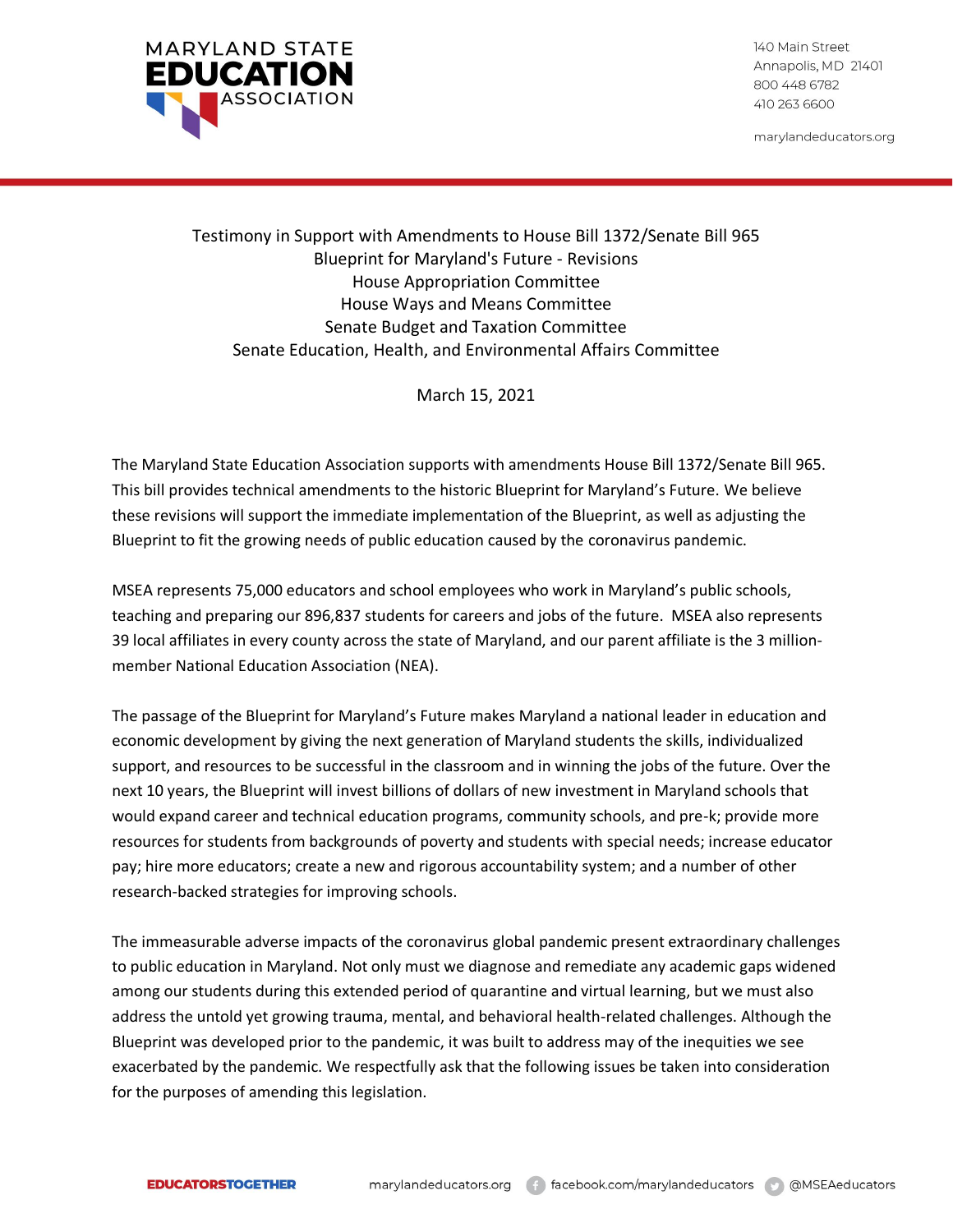

#### **PREVENT OUTSOURCING**

The teachers, support staff, reading/math specialists, and any other professional working with students should be employed by the school district and assigned to the school where these services are being provided. This will mean better continuity for the students and the school staff the tutors would be working with throughout the school building.

MSEA recommends the following amendment:

• 5-226, page 10, line 19: after "professional" add **EMPLOYED BY THE SCHOOL DISTRICT**

## **SUMMER SCHOOL AND Transitional Supplemental Instruction PROGRAMS**

Each county board of education, including Baltimore City, is required to establish and implement a summer school program for public school students to address the effects of the coronavirus pandemic on education. It is imperative that healthy learning and working conditions are considered, all staff involved in the program can receive additional compensation, and that such compensation is negotiated. It is also important that data is collected on race and FRPM eligibility in order to help identify and address inequities.

MSEA recommends the following amendments:

- Page 31, line 29, after "program" add **THAT MEETS HEALTH AND SAFETY STANDARDS AND ADHERES TO RESEARCH-BASED REMEDIATION AND DEVELOPMENTALLY APPROPRIATE CLASS SIZE LIMITS.**
- Page 32, strikes lines 1-2 and replace with **(VI) MAY OFFER INCENTIVE COMPENSATION FOR SCHOOL PERSONNEL, INCLUDING HIGHER PAY, LOAN FORGIVENESS, OR TUITION ASSISTANCE, THAT SHALL BE NEGOTIATED WITH THE EXCLUSIVE BARGAINING REPRESENTATIVE FOR THE IMPACTED SCHOOL STAFF;**
- Page 32, after line 16, add **(III) TAKES INTO ACCOUNT CLASS SIZE AND BUILDING CONDITIONS THAT ENSURE HEALTHY, SAFE, AND TEMPERATURE SUITABLE ENVIROMENT.**
- Page 32, after line 10, add **(XI) DATA BASED ON RACE AND FREE OR REDUCED MEALS ELIGLIBLITY.**
- Page 33, line 18, add **(6) DATA BASED ON RACE AND FREE OR REDUCED MEALS ELIGLIBLITY.**

#### **IMPROVE LANGUAGE FOR SOCIAL-EMOTIONAL SUPPORTS AND EXPAND BENEFIT TO SCHOOL STAFF**

The emotional and mental health toll on school staff during the pandemic has been overwhelming, and additional federal funds for social-emotional supports should include assistance for both students and school employees. Addressing the emotional and mental health needs of school staff allows for educators to perform at the highest capacity for students. MSEA recommends the following amendments:

- Section 5, page 34, line 4: after "students" add **AND SCHOOL STAFF**
- Page 34, line 8, strikethrough "recognize signs of student trauma or behavioral health concerns" and replace with **IDENTIFY SYMPTOMS COMMONLY ASSOCIATED WITH TRAUMA AND USE EVIDENCE-BASED PRACTICE AND SCHOOL-WIDE APPROACHES TO ADDRESS THE NEEDS OF STUDENTS IN A CULTURALLY TRAUMA-SENSITIVE MANNER.**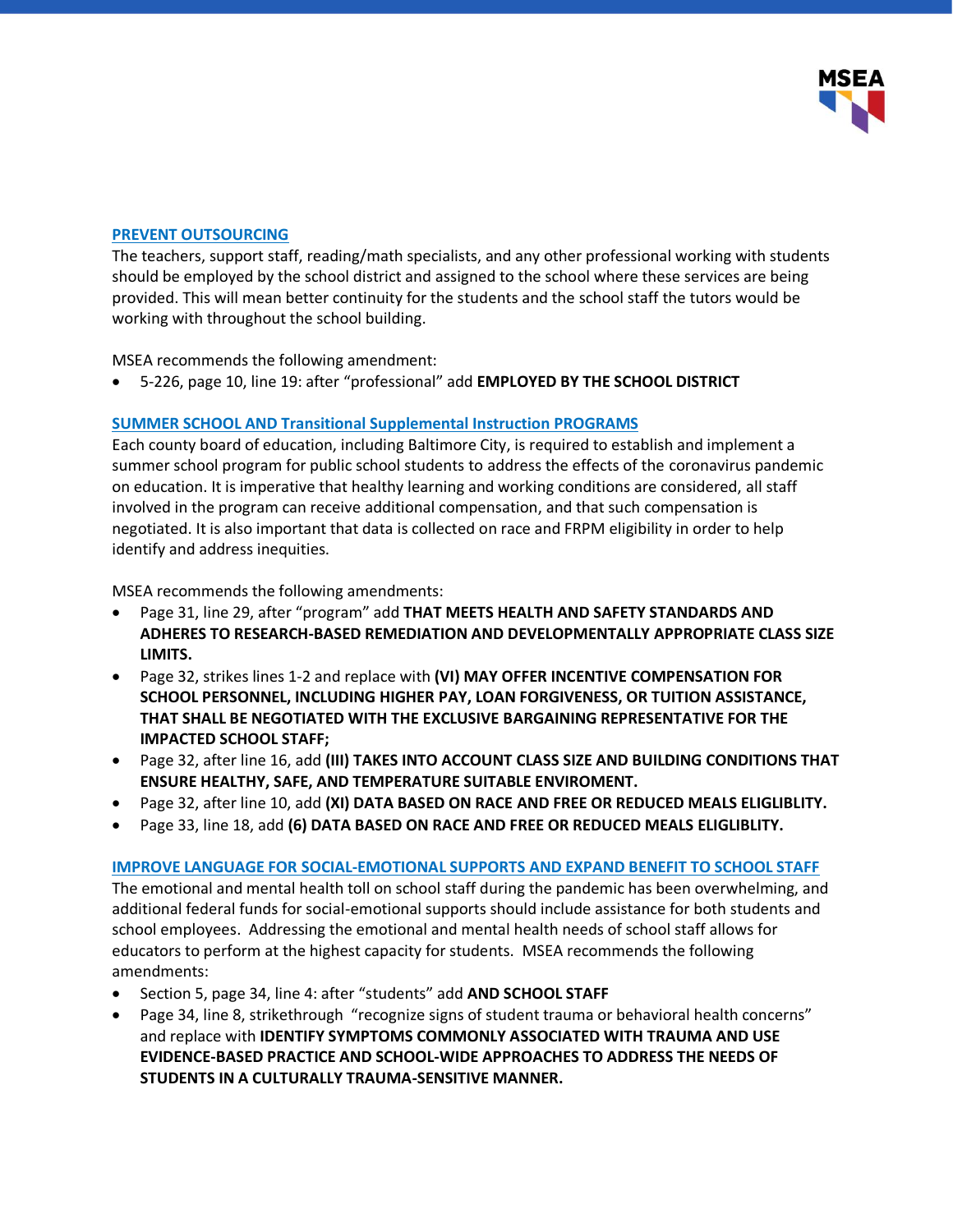

### **PROVIDE GREATEST FLEXIBILITY FOR ASSESSMENTS**

There is different language in the bill related to pre- and post- assessments linked to summer school and tutoring programs.

- o In 5-226 (Page 10, line 23), they are called "standardized assessment"
- $\circ$  In Section 4 (Page 32, line 7), they are called "educational assessment"
- o Also in Section 4 (Page 33, line 2), they are simply called "assessment"

MSEA's priority is to have the most meaningful assessment that informs instruction as possible. This should not be a new state standardized assessment. It should not be something that takes a lot of time to administer and even more time to get the results back. Where possible, it should utilize assessments that teachers already use and have confidence in that inform instruction and/or assessments specifically created by classroom teachers.

To accomplish all of these issues, MSEA recommends the following amendments:

- Page 10, line 23, after "assessment" add **AS DEEMED APPROPRIATE BY THE LOCAL BOARD OF EDUCATION**
- Page 32, line 8 , after "assessment" add **AS DEEMED APPROPRIATE BY THE LOCAL BOARD OF EDUCATION.**
- Page 32 , after line 13-14, add **TO THE EXTENT POSSIBLE, THE ASSESSMENT RESULTS BE MADE AVAILABLE IN THE BEGINNING OF THE PROGRAM TO ASSIST IS PROGRAM PLANNING.**
- Page 33, line 2-3, after "assessment" add **AS DEEMED APPROPRIATE BY THE TEACHER.**

#### **CONCENTRATION OF POVERTY PHASE-IN**

The "eligibility year" distinction (page 8, lines 11-26) creates a delayed delivery of dollars for schools that qualify later in the phase-in for a per pupil CoP grant. MSEA recommends returning to fiscal years rather than years of eligibility, but maintain the higher percentages.

MSEA recommends the following amendment:

- Section 5-223, page 8, strike lines 11-26 and replace with:
	- **(I) FOR FISCAL YEAR 2023, 16%**
	- **(II) FOR FISCAL YEAR 2024, 32%**
	- **(III) FOR FISCAL YEAR 2025, 37%**
	- **(IV) FOR FISCAL YEAR 2026, 55%**
	- **(V) FOR FISCAL YEAR 2027, 66%**
	- **(VI) FOR FISCAL YEAR 2028, 75%; AND**
	- **(VII) FOR FISCAL YEAR 2029 AND EACH FISCAL YEAR THEREAFTER, 100%**

#### **TRIGGER SHOULD BE A PAUSE BUTTON**

If the BRE estimates are not met, the Blueprint funding should be paused until they are met again rather than indefinitely halted. MSEA proposes adding clarifying language that the growth of per pupil formula increases are limited to the rate of inflation just for the year where the December estimate is more than 7.5% below the March estimate.